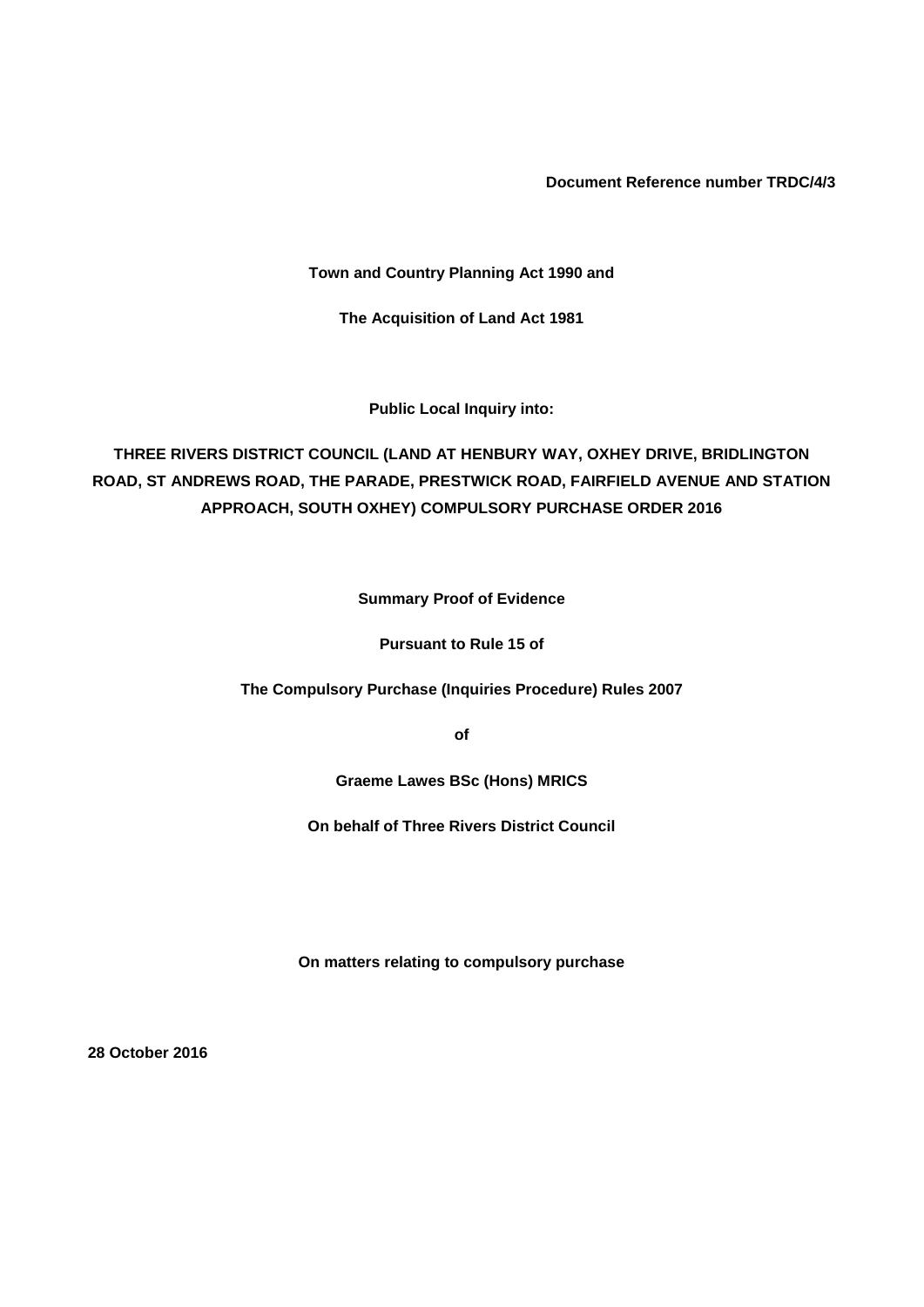# **CONTENTS**

| $\mathbf{1}$ . | <b>INTRODUCTION</b>                                | 2 |
|----------------|----------------------------------------------------|---|
| 2.             | THE LAND INCLUDED IN THE COMPULSORY PURCHASE ORDER | 3 |
| 3.             | THE NEED FOR THE USE OF COMPULSORY PURCHASE POWERS | 4 |
| 4.             | NEGOTIATIONS TO ACQUIRE INTERESTS AND RIGHTS       | 5 |
| 5.             | OBJECTIONS TO THE COMPULSORY PURCHASE ORDER        | 6 |
| 6.             | <b>CONCLUSIONS</b>                                 | 7 |
| 7 <sub>1</sub> | DECLARATION AND STATEMENT OF TRUTH                 | 8 |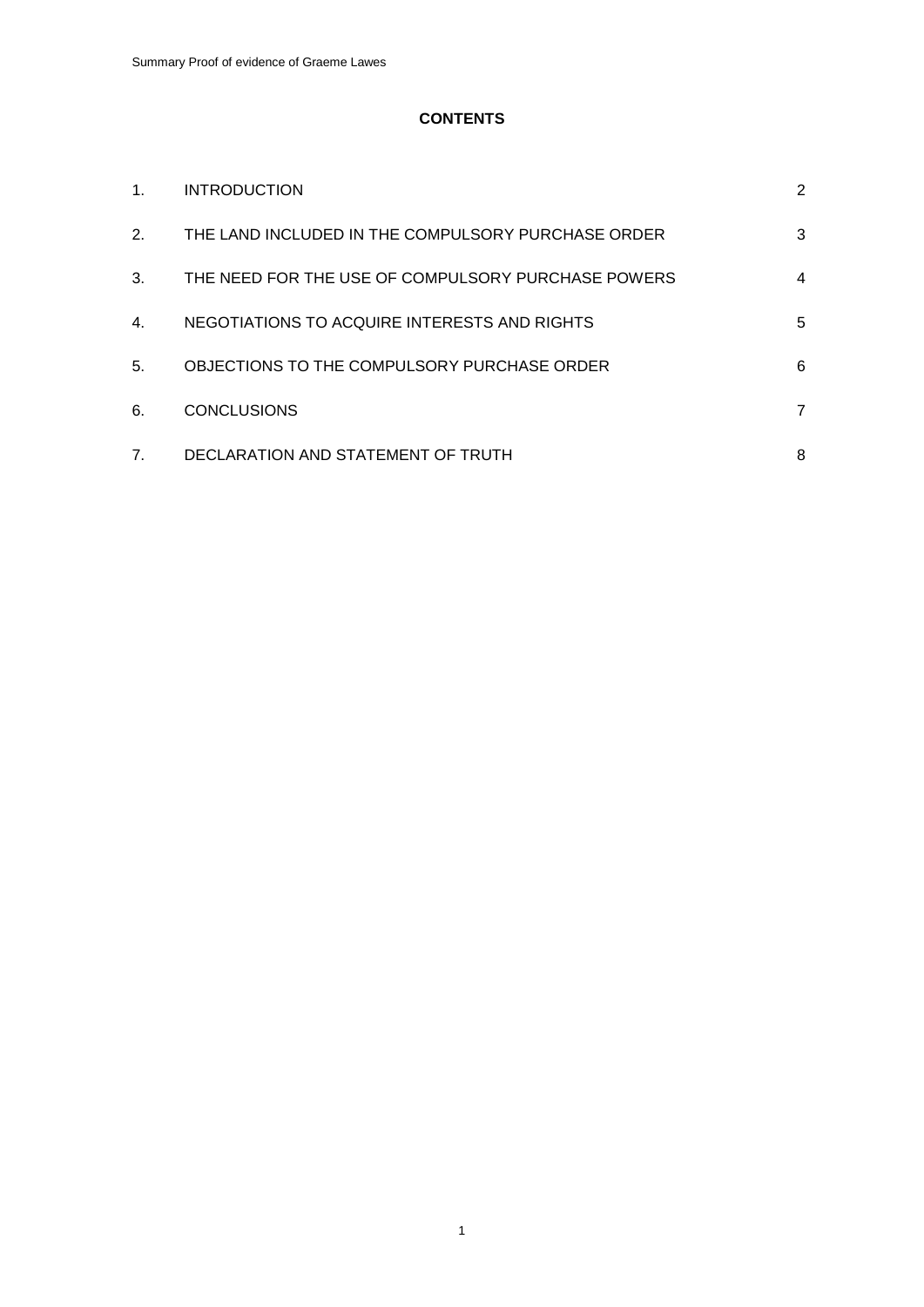## 1. **INTRODUCTION**

- 1.1 I, Graeme Lawes, have been a Member of the Royal Institution of Chartered Surveyors (RICS) since qualification in 2000. In addition I hold a Bachelor of Science Degree in Land Management from the University of Reading and have been a member of the Compulsory Purchase Association since its inception in 2002.
- 1.2 I am currently a Director in the Real Estate team at Deloitte LLP, where I continue to advise numerous acquiring authorities, developers and claimants in respect of matters relating to compulsory purchase process and compensation.
- 1.3 I have submitted evidence on matters relating to compulsory purchase to various public inquiries, including regeneration schemes in Dover, and the London Boroughs of Ealing and Tower Hamlets. I also have experience of other similar projects that have required the use of compulsory purchase, including the regeneration of Southall Gasworks, and town centre regeneration schemes in Newbury and Bristol.
- 1.6 Deloitte has been advising the Council in respect of various property matters since April 2012. My role, which commenced in April 2015, has been to advise on matters relating to compulsory purchase and compensation, and specifically on matters relating to the exercise of compulsory purchase powers by the Council.
- 1.7 My instructions have involved working with the Council and their development partners, and my advice has included: establishing the CPO boundary; advising on procedural arrangements; engaging with landowners; and, considering responses to objections.
- 1.8 My evidence primarily relates to the need for a compulsory purchase order to assemble the land to enable the development to proceed, together with the negotiations carried out with affected landowners. My main Proof also summarises the objections to the CPO and the responses of the Council.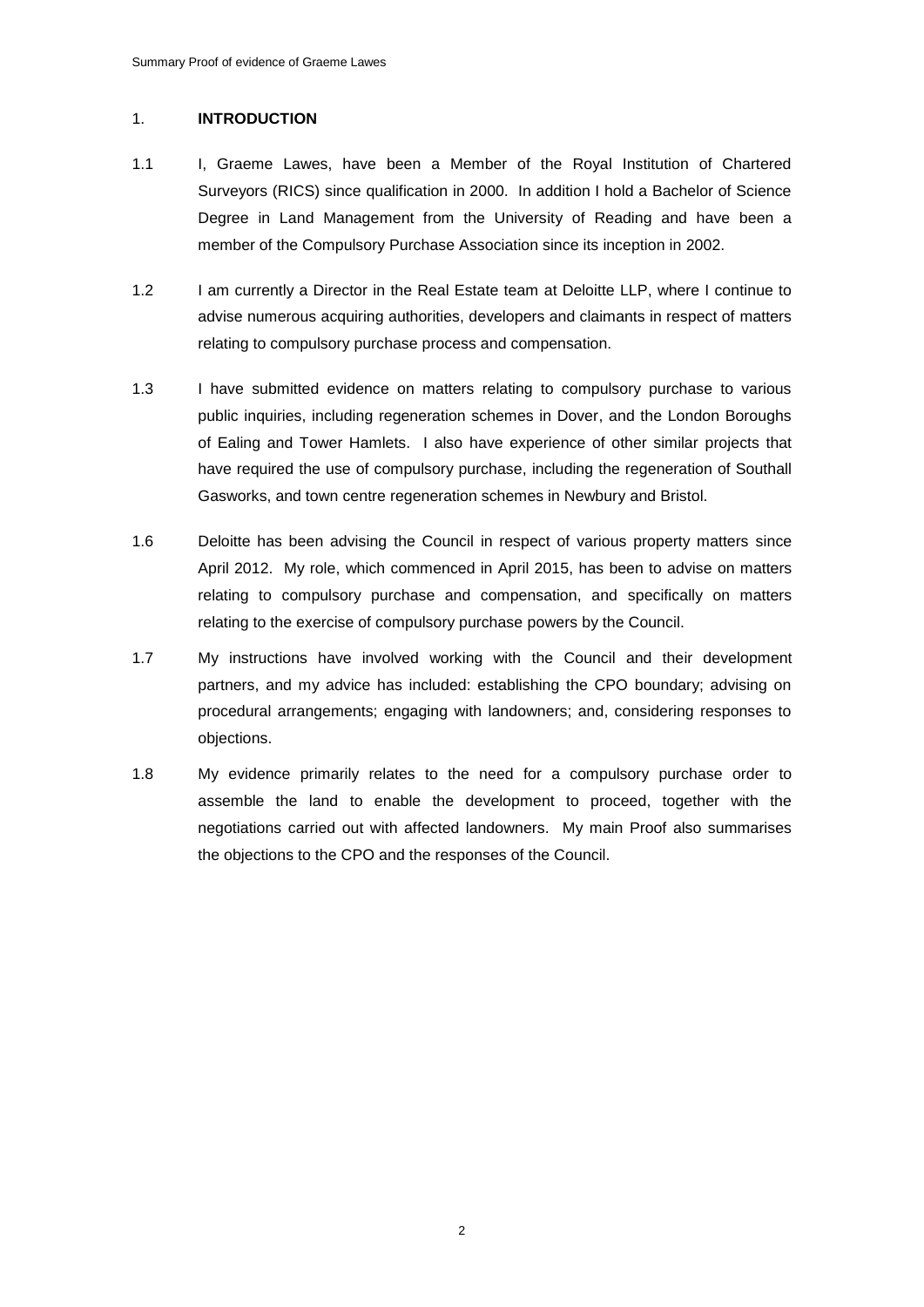## 2. **THE LAND INCLUDED IN THE COMPULSORY PURCHASE ORDER**

- 2.1 The CPO has been made to enable assembly of the land required for the phased comprehensive development of land at South Oxhey Central, and three "Satellite Sites" at Maylands Road, Hayling Road and Hallowes Crescent.
- 2.2 The boundary of the Order Land was drawn to create a site that is necessary for the construction and use of the Scheme.
- 2.3 The Scheme comprises six separate areas: the Core Site; the Station Approach area; Henbury Gardens; and three "Satellite Sites" at Maylands Road, Hayling Road and Hallowes Crescent. The land at Henbury Gardens and the three Satellite Sites are owned by the Council and are excluded from the Order Land. The Order Land therefore comprises the Core Site and the Station Approach area.
- 2.4 The Order Land principally comprises residential and commercial uses.
- 2.5 There are 123 residential units, of which 96 are occupied by tenants of Thrive Homes and 27 are owned by long leaseholders. There are also three units additional dwellings owned by the Council and let with retail units, and one of the residential units has been sub-divided by the owner to provide an additional unit. This brings the total number of residential dwellings to 127.
- 2.6 The Order Land also provides 77 commercial units (some of which are vacant), an electricity sub-station and a Scout Hall. The Order Land is all permanently required and the acquisition of new rights is not necessary.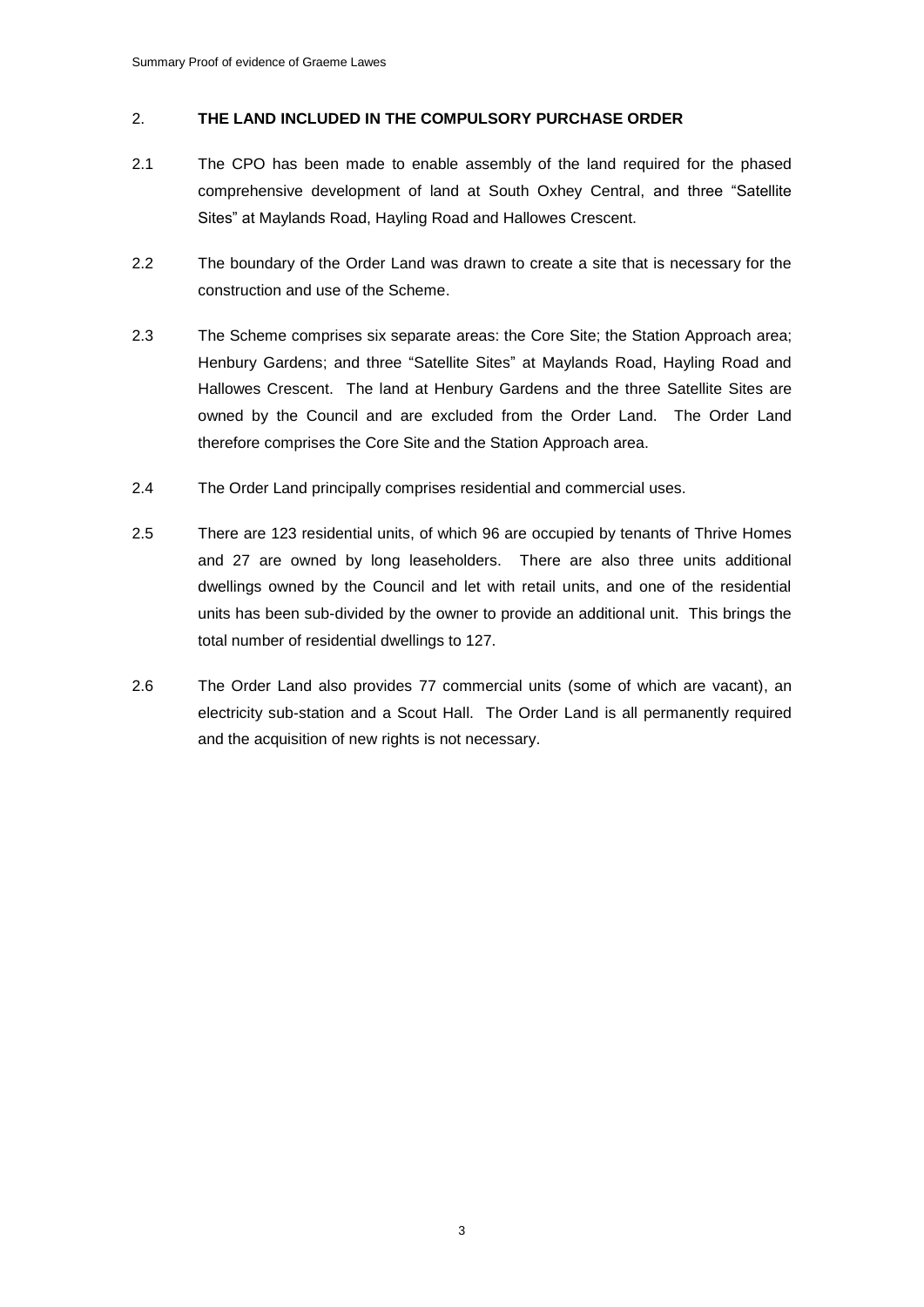## 3. **THE NEED FOR THE USE OF COMPULSORY PURCHASE POWERS**

- 3.1 The purpose of the CPO is to secure the assembly of all the outstanding interests in the Order Land. The Order Land will then be used to enable the development of the Scheme. Thus, the Council's objective in making the CPO is to bring all of the Order Land into a single ownership and to obtain vacant possession of it to ensure delivery of the Scheme.
- 3.2 There are 247 plots in the Order Land, as shown in the Order Plans (CD1.2), over ground and three upper levels. Of these, 237 plots are owned by the Council and the remaining 10 plots are owned by Thrive Homes Ltd. Aside from the 10 plots owned by Thrive, the CPO is required to acquire the lessee and occupier interests in each plot, and to assemble the necessary land with clean title.
- 3.3 The CPO has been made pursuant to section 226(1)(a) of the Town and Country Planning Act 1990 (the 1990 Act) (CD4.1). In preparing and making the CPO, the Council has been mindful of the provisions of the 1990 Act together with the October 2015 Guidance (CD4.5).

In deciding to make the CPO, the Council has considered whether they think that acquisition of the Order Land will facilitate a re-development on it, and whether such redevelopment is likely to contribute to achieving the promotion or improvement of the economic, social and environmental well-being of their area. They have concluded that acquisition of the Order Land will secure the delivery of the Scheme that will satisfy those well-being objectives.

I consider it highly unlikely that the development of the Scheme to achieve those objectives would be achieved solely by negotiations without the availability of compulsory purchase powers over the Order Land. In my opinion, without the CPO, it is highly unlikely that the Scheme could proceed within a reasonable timetable.

3.4 A summary of the key milestone dates in the compulsory purchase process to date is set out in my main Proof.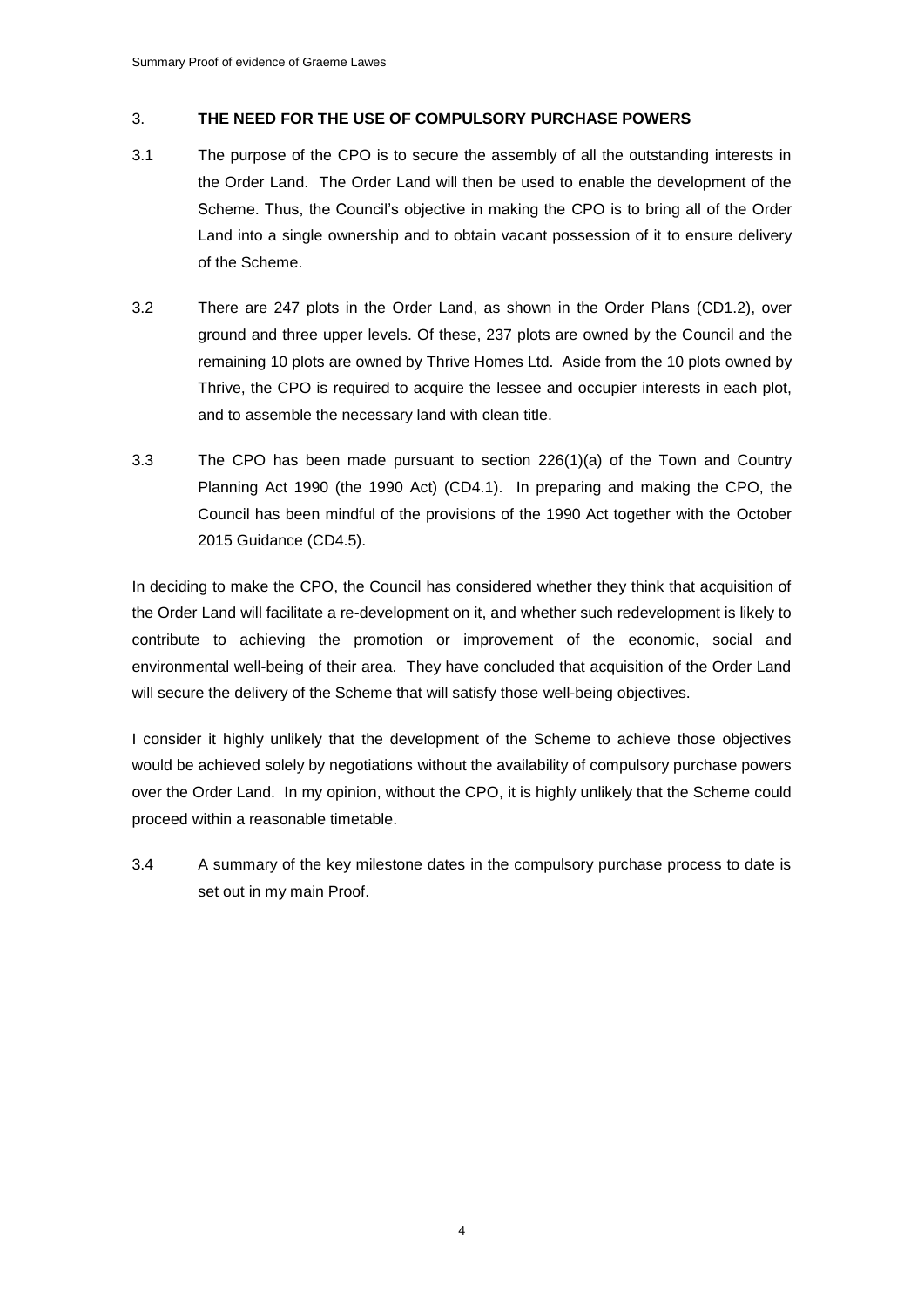### 4. **NEGOTIATIONS TO ACQUIRE INTERESTS AND RIGHTS**

- 4.1 The October 2015 Guidance (CD4.5) advises that reasonable steps should be taken to acquire land and interests by agreement. Through a managed collaborative effort, the Council has been seeking to achieve this.
- 4.2 With assistance from Deloitte, and wherever practicable to do so, the Council has sought to pursue negotiations for the acquisition by agreement with all owners and occupiers in the CPO. These negotiations commenced in mid-2015 and have been ongoing ever since.
- 4.3 To monitor the conduct and progress of negotiations, the Council has established a Land Assembly Group ("LAG"). The LAG, which meets on a regular basis is a group comprising internal property and legal representatives of the Council and the Developer.
- 4.4 The tasks undertaken by the LAG include: considering the appropriate nature and basis for engagement with different categories of property interests (as considered in more detail below); monitoring and recording landowner engagement; agreeing and allocating action on individual cases; considering action and issues raised at consultation events and meetings with the local shopkeepers forum; reviewing interest from existing retailers to relocate into the completed development, and other matters relating to the acquisition of property interests required.
- 4.5 Appendix 9a of the Development Agreement between the Council and the Developer (CD6.4) sets out the land acquisition strategy and identifies the process for dealing with all the different types of property interests contained in the Order Land.
- 4.6 I consider that the acquisition strategy being employed by the Council, for all the types of property interests in the Order Land, is consistent with the best practice and policies set out in the October 2015 Guidance (CD4.5).
- 4.7 A commentary on approach, strategy and progress made with the various categories of property interests within the Order Land is set out in my main Proof.
- 4.8 The schedule at Appendix GL1 of my main Proof provides copies of correspondence sent to all commercial occupiers and residential owners, and the schedule at Appendix GL2 provides a chronology of specific engagement by Deloitte in respect of interests owned by objectors to the CPO. This engagement is continuing in parallel with the CPO process.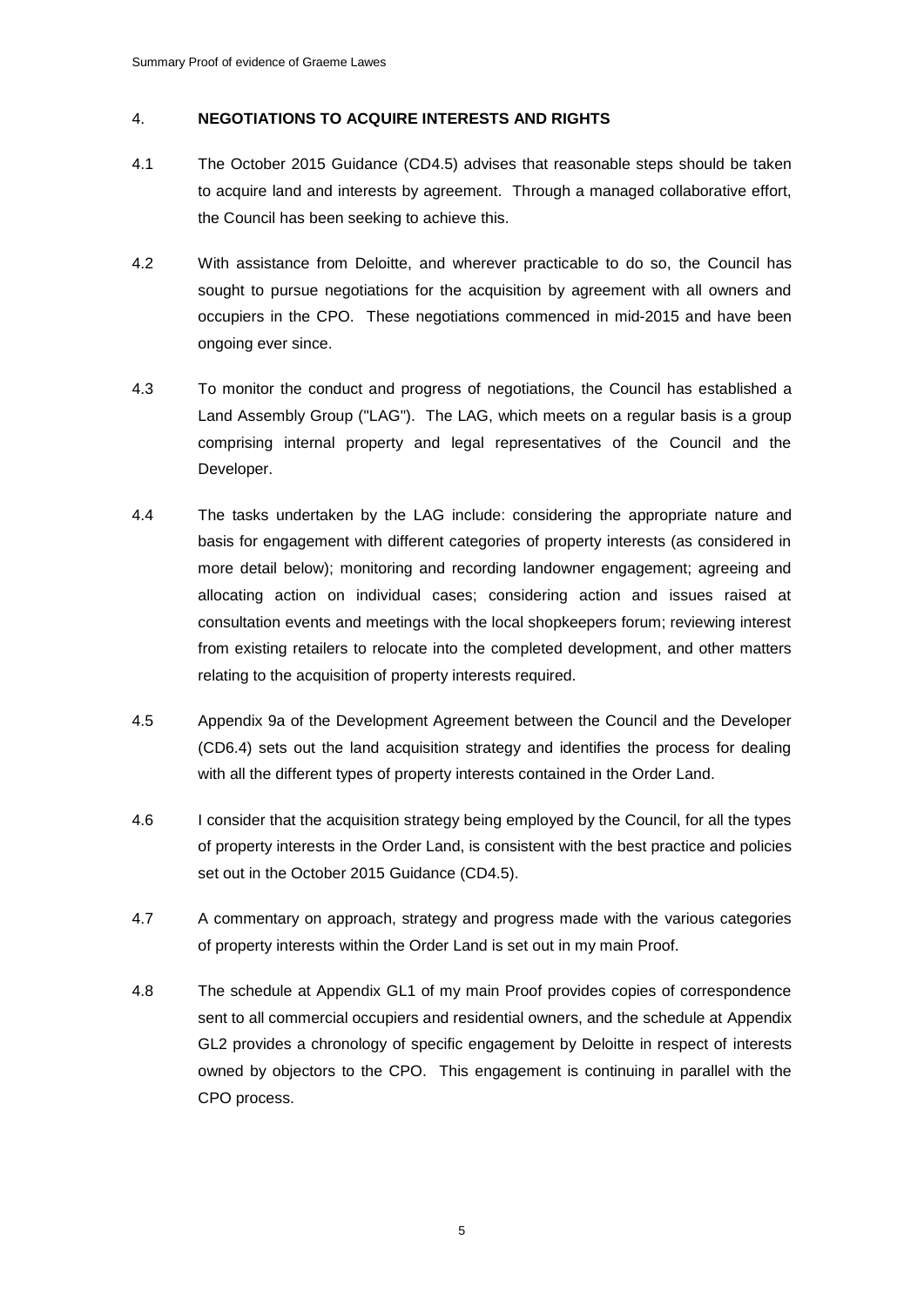#### **5 OBJECTIONS TO THE COMPULSORY PURCHASE ORDER**

- 5.1 The Secretary of State received 12 objections to the CPO.
- 5.2 On receipt of the objections from the National Planning Casework Unit, a representative from the Council wrote to each objector suggesting an approach to progressing discussions and inviting direct contact. A representative from the Council team has then sought to pursue discussions with each objector or their agents.
- 5.3 My main Proof provides a summary of the objections and, where appropriate, my response. Appendix GL3 sets out a summary of each ground of objection made by each objector and the author of the proof that provides a response to this.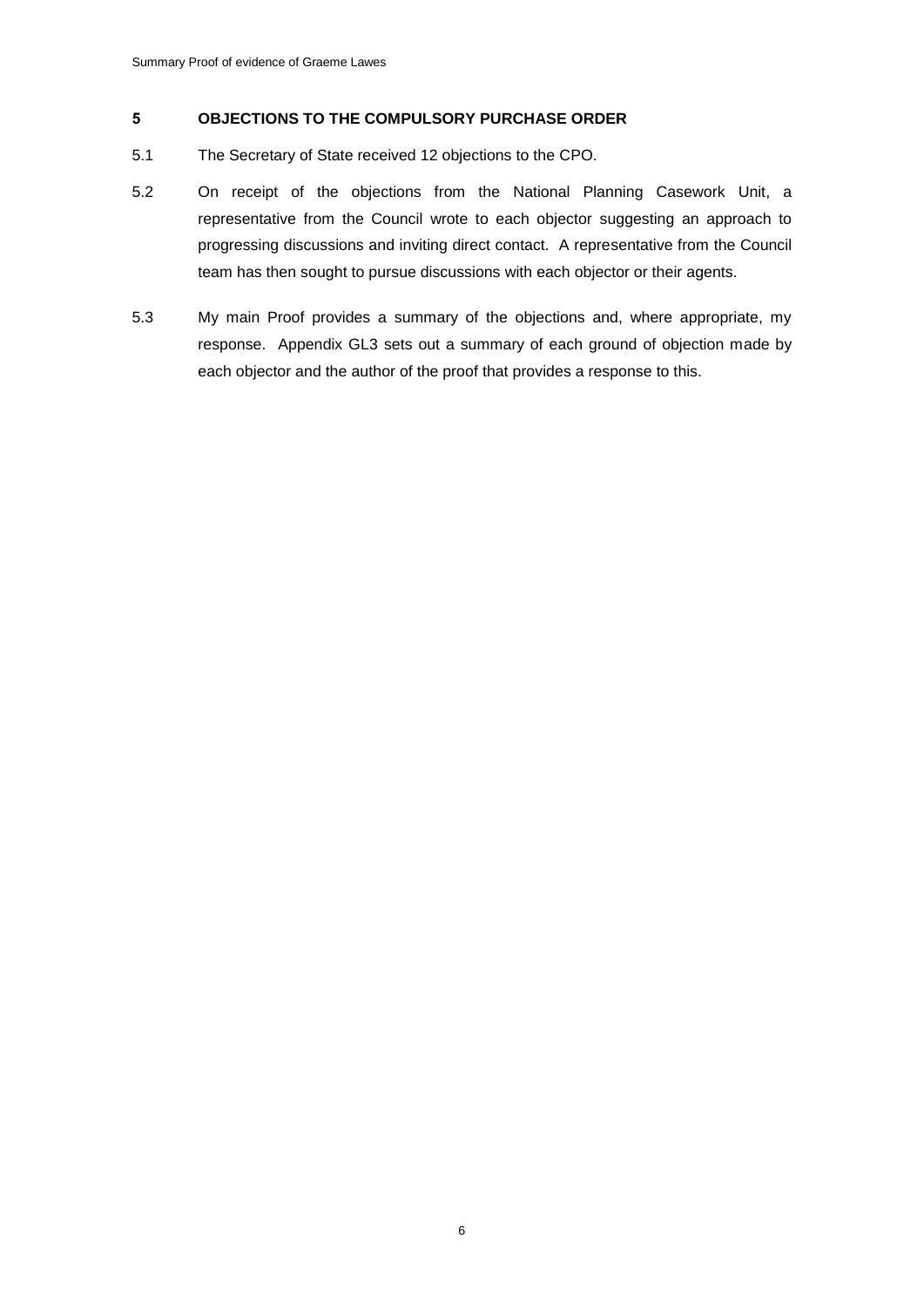### **6 CONCLUSIONS**

- 6.1 My conclusions on the CPO are that:
	- (i) the CPO satisfies the requirements of s. 226  $(1)(a)$  of the 1990 Act;
	- (ii) the interests and rights included within the boundary of the CPO are required in connection with the carrying out of the Scheme in accordance with the objectives of the Acquiring Authority;
	- (iii) without the CPO, there is no reasonable prospect that the required interests and rights could be assembled within an acceptable timescale;
	- (iv) therefore without the CPO, the Developer will not be able to deliver the Scheme;
	- (v) reasonable steps to acquire land and interests by agreement have been taken and continue to be taken;
	- (vi) the objections made have been fully considered. The Council and the Developer have sought to address the concerns raised where it is practicable to do so without prejudicing the development proposed; and
	- (vii) none of the objections made amounts to a good reason to modify or reject the CPO.
- 6.2 In my opinion the CPO is demonstrably in the public interest and should be confirmed.